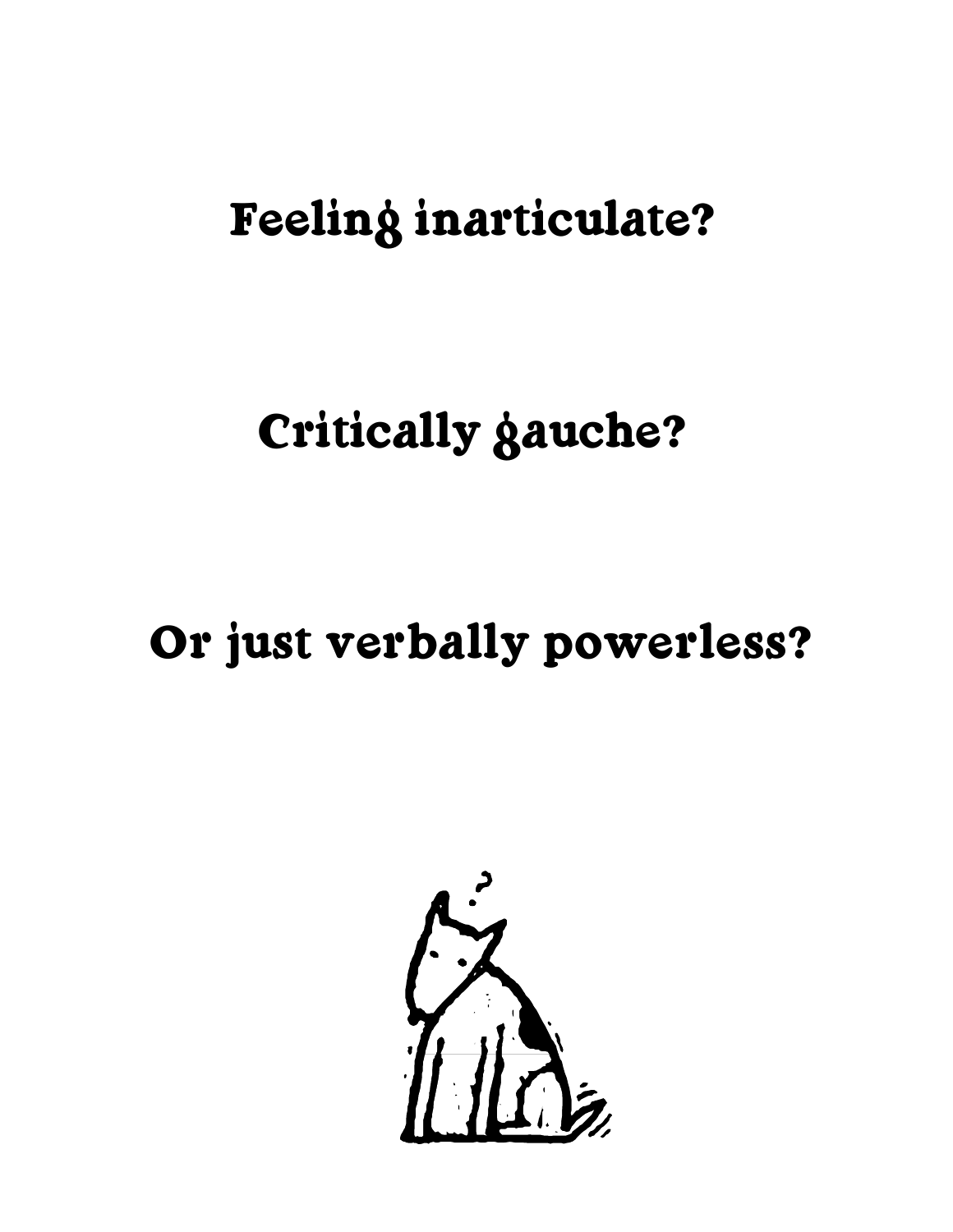### With the Instant Art Critique Phrase Generator, you need never again feel at a loss for commentary or "insights."

**Here's how it works:** Pick at random any 5 digit number, such as 90479, then read off phrase 9 of Table A, phrase 0 of Table B, and so on.

The result is CRAP *(Critical Response to Art Product)* sentence. Add a few more five digit numbers to make a longer CRAP statement. After you have mastered the basic technique, you can realize the full potential of CRAP by arranging the phrases in DAECB order, etc.

*Soon you can produce CRAP critiques as easily and fluently as anyone with an MFA !*

design by Matt Maldre.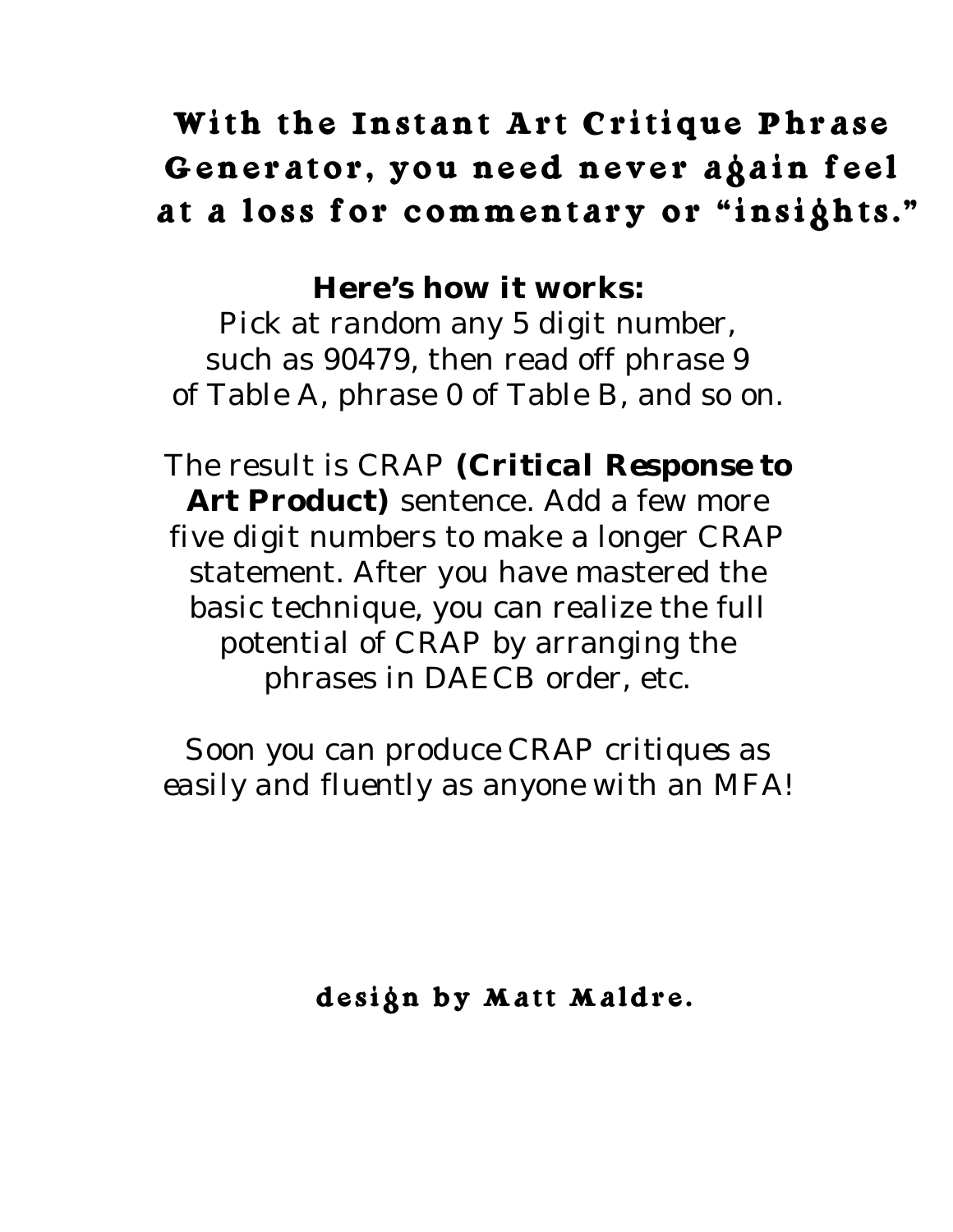#### **TABLE A:**

- 1. I'm troubled by how
- 2. With regard to the issue of content
- 3. I find this work menacing/playful because of the way
- 4. It should be added that
- 5. I agree/disagree with some of the things that have just been said, but
- 6. Although I am not a painter, I think that
- 7. Um...
- 8. I'm surprised that no one's mentioned yet that
- 9. It's difficult to enter into this work because of how
- 0. As an advocate of the Big Mac Aesthetic, I feel that

#### **TABLE B:**

- 1. the internal dynamic
- 2. the sublime beauty
- 3. the disjunctive perturbation
- 4. the optical suggestions
- 5. the reductive quality
- 6. the subaqueous properties
- 7. the iconicity
- 8. the aura
- 9. the mechanical mark-making
- 0. the metaphorical resonance

### **TABLE C:**

- 1. of the biomorphic forms
- 2. of the sexual signifier
- 3. of the negative space
- 4. of the spatial relationships
- 5. of the fracture
- 6. of the purity of line
- 7. of the Egyptian motifs
- 8. of the gesture
- 9. of the figurative-narrative line space mark
- 0. of the sexy fish

#### **TABLE D:**

- 1. verges on codifying
- 2. seems very disturbing
- 3. contextualizes
- 4. endangers the devious simplicity of
- 5. brings within the realm of discourse
- 6. makes resonant
- 7. visually and conceptually activates
- 8. notates
- 9. spatially undermines
- 0. threatens to penetrate

### **TABLE E:**

- 1. the accessibility of the work.
- 2. a participation in the critical dialogue of the 90's.
- 3. the eloquence of these pieces.
- 4. the remarkable handling of light.
- 5. the inherent overspecificity.
- 6. the distinctive formal juxtapostions.
- 7. the essential transitional quality.
- 8. the larger carcass.
- 9. the substructure of critical thinking.
- 0. the exploration of montage elements.